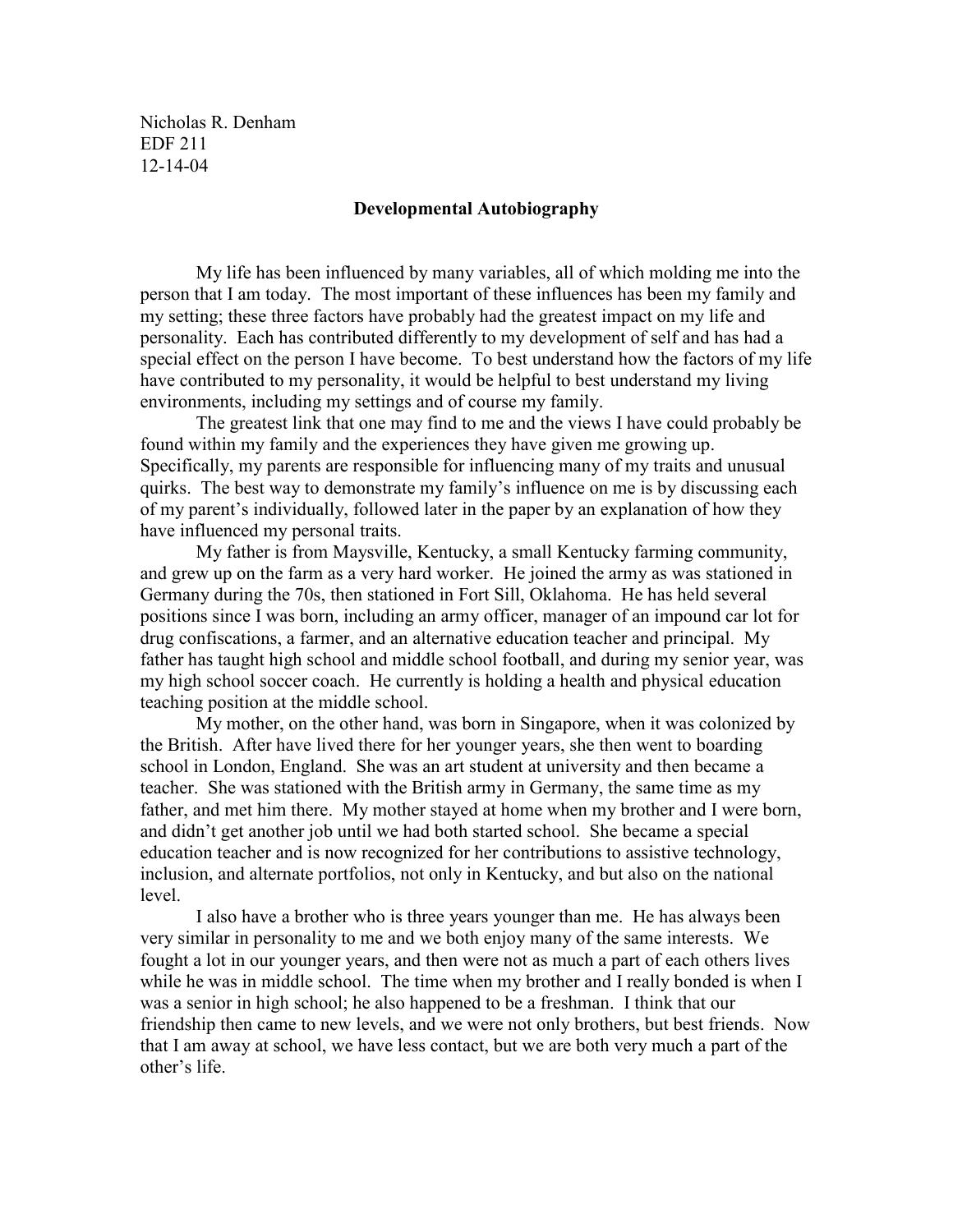In addition to my family, my setting has greatly impacted my personality. I was born on an army base in Fort Sill, Oklahoma. I don't remember much of my life there, just several specific things about the setting, but not much of my life growing up there. After these years, my father accepted a position in Arizona running a drug confiscated car lot. This was a change in landscape; now instead of living on the plains, I was living the mountainous desert on the border of Mexico. The place I lived was Rio Rico, Arizona. This is a small town right outside of Nogales which is on the US and Mexican border; the border actually divides the same city into two parts.

For holidays and summer trips I would travel with my family to England and Kentucky. In England I would tour castles and other historical landmarks, as well as spend time in London. While in Kentucky, family time was all the time; we would always stay with my grandmother, and the family would always be over at her house due to the fact that everyone lived in Maysville. On occasion, we would also take trips to the landmarks around Arizona and Mexico, including the many Native American historical villages, abandoned mines, volcano craters, the Grand Canyon, and the Desert Museum.

When I was nine years old, my father moved to Kentucky to take a new job. My mother stayed in Arizona with my brother and me to sell the house. The happened near the end of my fourth grade school year. I hadn't even finished that school year when my family moved to Kentucky. My father rented a semi truck and we packed all our furniture up and left on a three day trip across country. I have lived in Kentucky since I was in the fifth grade. Maysville is a small town where everyone knows everyone. My family is very prominent in Maysville, and that does not make the situation an easier. If I had done something wrong, my whole family had heard about it before school was even over. There is also not that much to do in Maysville; there is a YMCA, a Boy's Club, and a movie theater; that is about it. The closest mall or large entertainment center is about an hour and a half drive away. Maysville is a small farming community with not much diversity either, at times a bit close-minded. But along with being small, I feel like I was catered to in ways that people from a large city aren't; I was able to get attention and there was not as much stuff to get me in trouble. That is were I have spent the past eight years of my life. I still go home for holidays and some weekends, but I am now settled into an apartment in Morehead.

It is also worth mentioning a very important trip I went on before my senior trip of high school called the United Nations Youth Pilgrimage. This is a two and a half week trip across the region that travels to Gettysburg, Philadelphia, Washington D. C., Niagara Falls, and New York City. During the tour, the group visited different historical sites and while in New York, the group met with students all over the world and spent time in the actual United Nations Center learning about worldly issues. I was one of two students from Kentucky placed on a bus with students from around our regional states.

Another setting that I would like to include is a small town in northern Indiana called Porter. This is where my girlfriend is from. It is a beautiful place on the beach of Lake Michigan. I have spent a great deal of time there with her family and friends. It is a small town like Maysville, but the surrounding areas have a lot more opportunities for recreation and education. Porter is only an hour drive or train ride from Chicago. I have spent some time there as well, with my girlfriend's family as well as just with her.

These environments have all had their little part in developing me as a person. Each has influenced my personality and taught me more about life. Along with my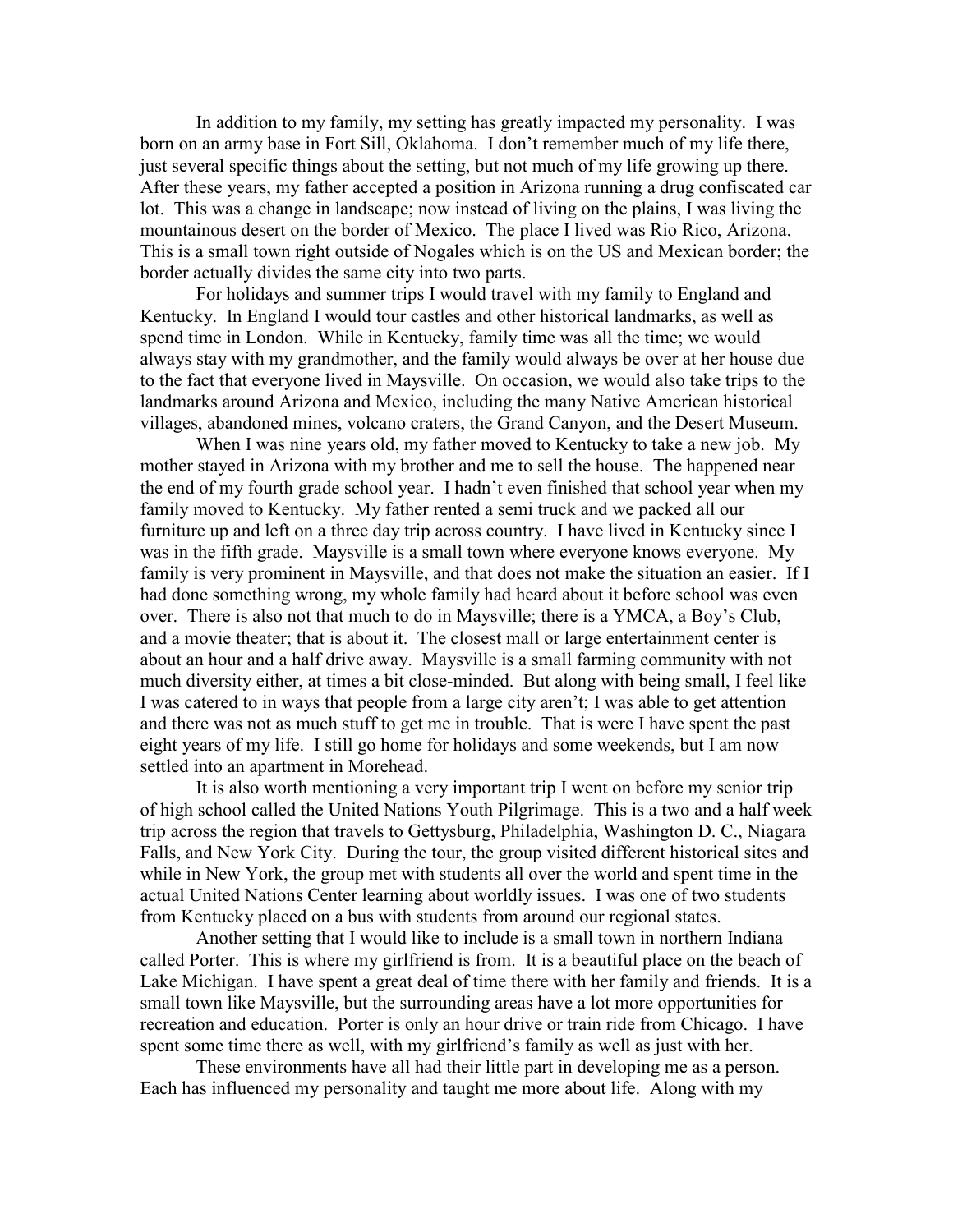family, my environment has helped me become a liberal thinker. They have also taught me a great love of learning and care for humanity. To me, these three traits are all really strands of the same idea.

I like to think of myself as liberal thinker and not as a judgmental person. My open-mindedness is one quality I cherish about my personality. I have a broad range of interests from music to sports to growing bonsai trees. I think that my outlook on life is open to all the diversities because that is what I grew up with; diversity. My parents practically had two different dialects, and I even used to have a beautiful British accent. At the same time I was visiting castles and learning about the royal family of Britain, I was studying Native American art and culture! On the frequent trips to Kentucky, I was riding horses, learning about milking cows, and learning how to grow tobacco. In my elementary years I grew up with students that primarily spoke Spanish and was even learning the language myself. To add to the number of languages I was experiencing my mother beginning learning sign language to aid some of her students.

Besides all the differences of languages, I was experiencing different personality types. My mother was teaching special needs students and I was always helping her with her classroom things. I was also going to school with Mexican, American, African American, and Native American students. Diversity was all around me and has been throughout my life. There has never been any norm that I have noticed, especially in my younger years.

Due to my experiences learning about so many different cultures and lifestyles, I have always realized an endless body of knowledge to challenge me. I have always strived to learn more. I grew up interested in life and learning, that is what I had experienced. My father and mother were always reading to me, and pushed me to read for myself. Mother showed me an enjoyment of the arts and historical cultures. Father showed me an appreciation of family and importance of the land. There was always something new brought to my attention and something new to learn about.

 I think most of this comes from my parents. He was always very strict with me, because that is the way he was brought up. As a child I wasn't supposed to question, just do as I was told. I had a hard time with this, because I didn't understand his reactions for some things. Again, this regiment of living is very strict and based on rules. This type of living was instilled in me. My parents were very different people and they passed that down to me. I was already growing up in a diverse environment because my parents had two different dialects! Also the teaching setting that my parents had gave me a broader understanding of home life for other people. My mother taught me the appreciation of everyone, even the disabled.

Another reason for this liberal way of thinking could be my settings, or environments that I have lived in. I was born at Fort Sill, Oklahoma, and lived on the army base for several years. At the same time, I would spend some Christmas and summer vacations in England with my mother's side of the family; we would tour castles, visit Stonehenge, shop downtown London, and experience small village life in England. My grandmother has her milk delivered by the milkman, picks her own strawberries, and gets her bread from the bakery in town. When we went to visit my father's family, I would go ride horses, see the county, and visit the family dairy farm. When I was seven my family moved to Nogales, Arizona; Nogales is right on the border of Mexico. I have learned to appreciate new cultures and diversity because I was involved in so many of